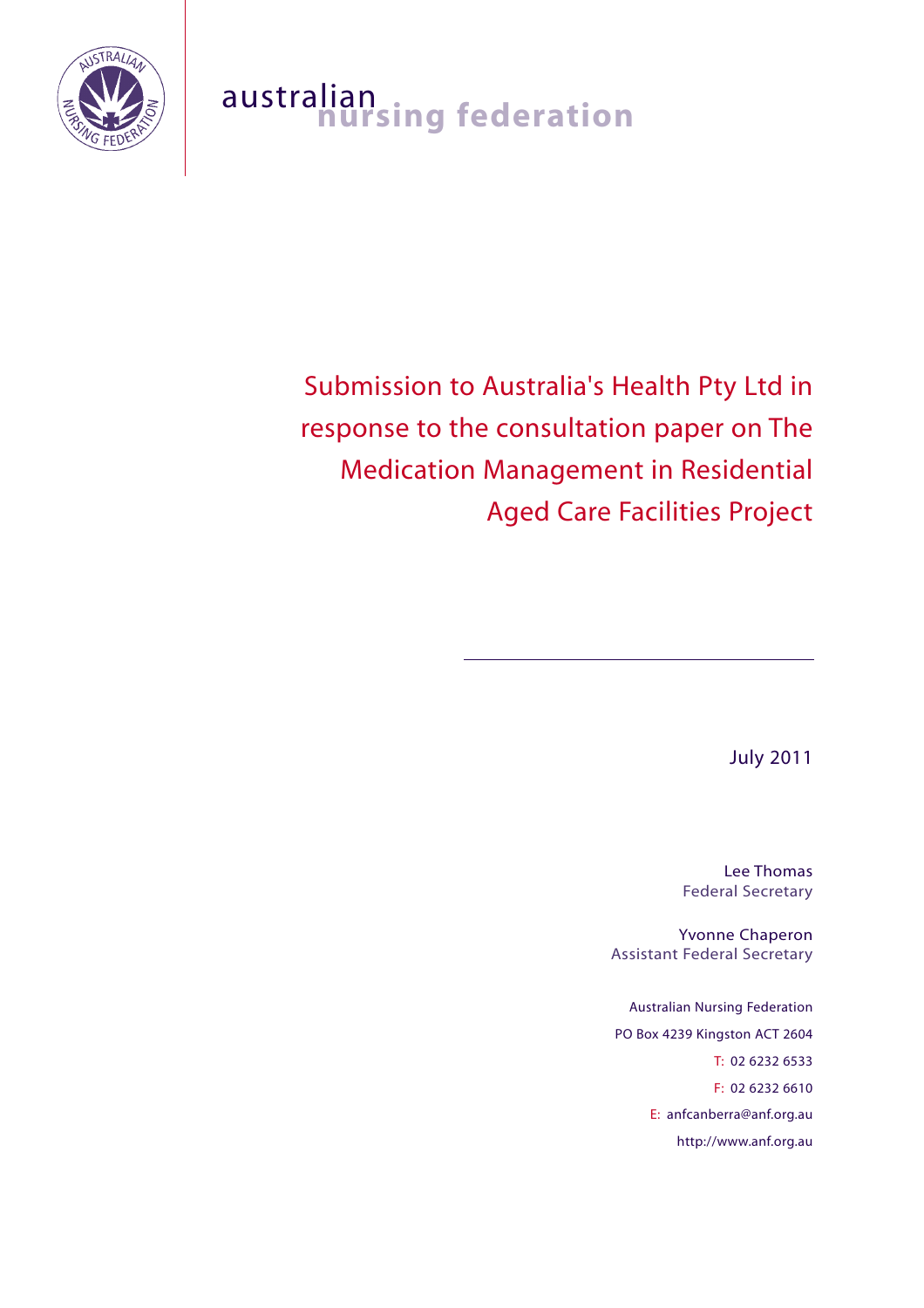#### 1. Introduction

Established in 1924, the Australian Nursing Federation (ANF) is the largest professional and industrial organisation in Australia for nurses, midwives, and assistants in nursing, with Branches in each State and Territory of Australia. The core business for the ANF is the professional and industrial representation of our members and the professions of nursing and midwifery.

The ANF has a membership of over 200,000 nurses, midwives and assistants in nursing. Our members are employed in a wide range of settings in urban, regional, rural and remote locations, in both the public and private health and aged care sectors.

The ANF participates in the development of policy relating to: nursing and midwifery practice, professionalism, regulation, education, training, workforce, and socio-economic welfare; health and aged care, including reform agendas, community services, veterans' affairs, occupational health and safety, industrial relations, social justice, human rights, immigration and migration, foreign affairs and law reform.

As a member of the former Australian Pharmaceutical Advisory Council (APAC), the ANF was actively involved in the development of the *Guidelines for medication management in residential aged care facilities* (first published in 1997). Included in that document is a set of specific guidelines: *Nursing Guidelines for the Management of Medicines in an Aged Care Setting*, written under the auspices of the ANF, Royal College of Nursing, Australia and Geriaction (the latter organisation was disbanded in 2009). First published in 1996 as a standalone document (to which the ANF holds copyright), the nursing guidelines have undergone three iterations in the intervening years, with a further review currently underway.

Feedback from ANF members demonstrates the usefulness to staff in residential aged care facilities of both the APAC document and the nursing guidelines. The ANF therefore welcomes the current project being undertaken by Australia's Health Pty Ltd to review the APAC guidelines for the Department of Health and Ageing. The ANF Federal Officer appreciated the opportunity to participate in the review through a telephone interview with the consultants. The written submission to follow further contributes to the review process by reiterating some points already raised with the consultants and offering further advice (including updates on statistics previously forwarded).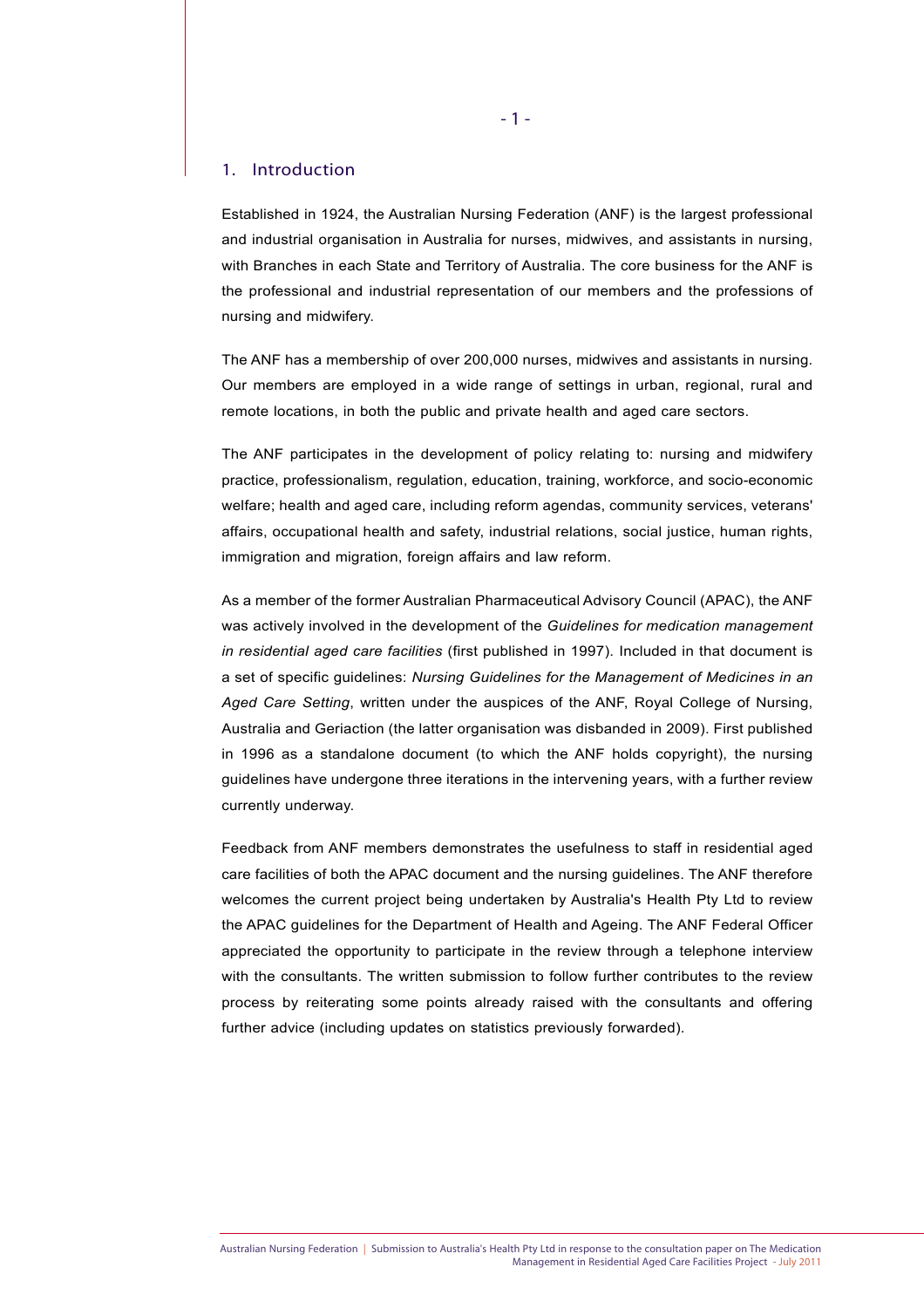#### 2. General comments

#### 2.1 Tripartite approach

A major strength of the original APAC Guidelines document was that it brought together the three principle players who can influence quality use of medicines in the residential aged care sector: nurses, medical practitioners and pharmacists. The concept of a partnership approach to medicines management was reiterated through agreed recommendations and appendices which included specific guidelines for each of these health professional groups.

The latest edition of the APAC Guidelines document (November 2002, 3rd edition) does not include the medical practitioner specific guidelines. The ANF continues to support the tripartite approach and urges the Department of Health and Ageing to accommodate timeframes which will allow for the revision and inclusion of each of the three specific guideline documents into the newly created medicines management guidelines.

#### 2.2 Quality use of medicines in residential aged care facilities

The ANF is committed to promoting quality use of medicines in residential aged care facilities where frail older people are most often requiring partial or full assistance with their medicines use. The ANF's position in relation to residential aged care facilities is encapsulated in the following statement from the introduction to the *Nursing Guidelines for the Management of Medicines in an Aged Care Setting:1*

*Medicines, while making a significant contribution to the treatment of ill health and the prevention of disease, to increasing life expectancy and improving health outcomes, have the potential to cause harm. The quality use of medicines requires that the appropriate medicine is prescribed; that it be available at a price the individual can afford; and that it be prescribed, dispensed and administered correctly. The goal of any medicine service for older people is to promote quality of life (p.81).*

It is the view of the ANF that safe, quality care, reinforced by accreditation and funding reporting requirements for aged care facilities demands a safe medicines management system. All aged care services must have clear policies and procedures in relation to responsibilities for the prescription, supply, administration, storage and disposal of medicines. Similarly all aged care services must have systems and resources available and accessible to nursing staff to enable them to implement and adhere to legislation, policies and procedures, and to identify and resolve problems in relation to the prescription, administration, initiation, and adjustment of medicines.<sup>2</sup>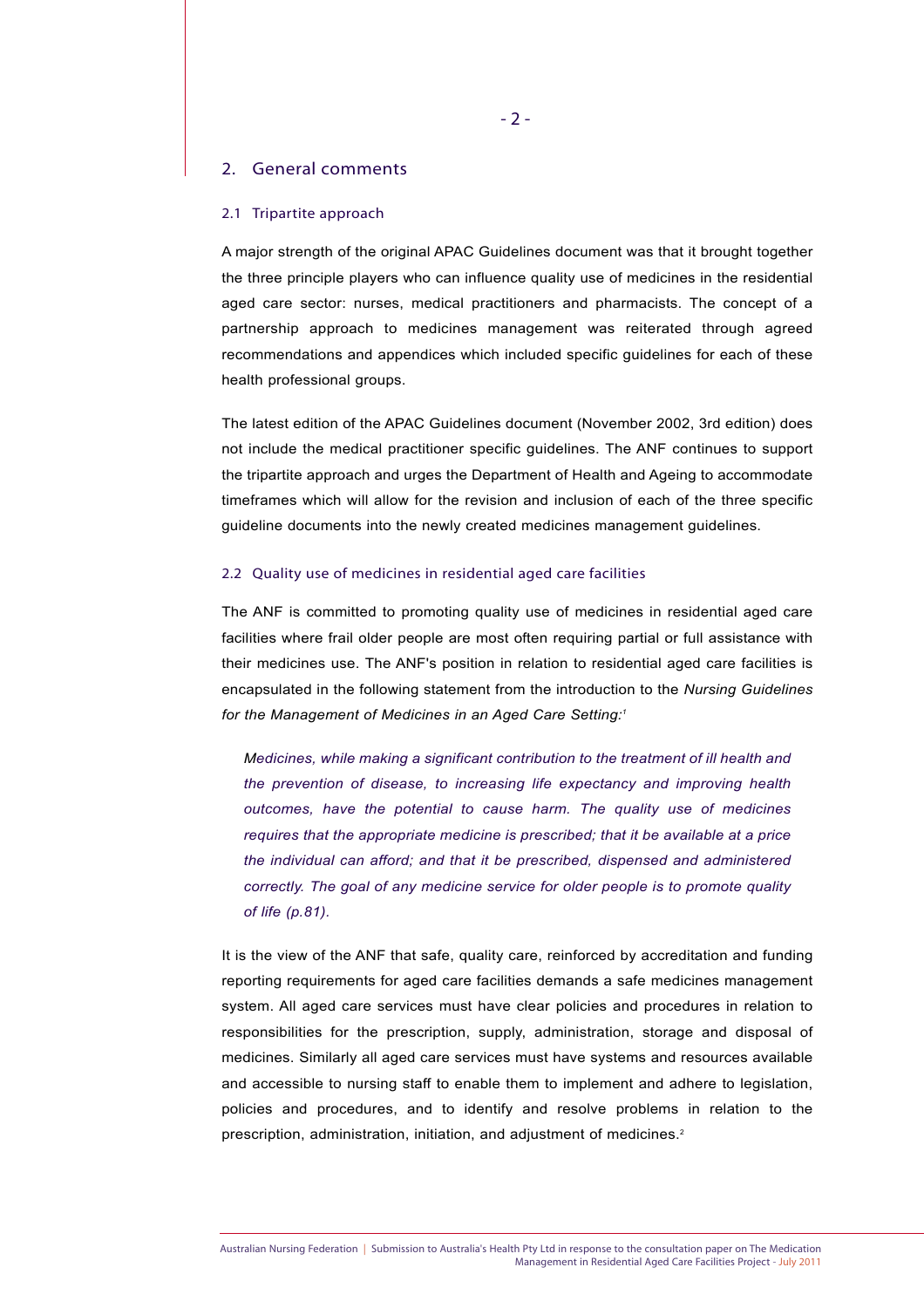However, there are barriers to quality use of medicines in residential aged care facilities. For example, polypharmacy, excessive use of tranquillisers and psychotropic agents, lack of processes for medicines review, and the administration of medicines by unqualified or inappropriately qualified staff, all pose risks to the quality use of medicines in residential aged care settings. Administration of medicines by unqualified staff or inappropriately qualified staff not only leads to increased risk for error, but also to an unacceptable situation where staff - who lack the requisite educational underpinning are not able to identify adverse reactions or harmful side effects of medicines that require nursing and/or medical intervention.

The altered pharmacokinetic and pharmacodynamic changes associated with age and polypharmacy in older people require the specific pharmacological knowledge and skills of qualified health professionals including registered nurses, enrolled nurses (see 2.3 below), pharmacists and medical practitioners for the safe management of medicines in aged care settings. The quality use of medicines goes beyond the administration of medicines and must include formal processes for evaluation of clinical outcomes and review of medicines prescribed.

#### 2.3 Enrolled nurses and medicines administration

The APAC model as outlined in the Guidelines document (p. 10) states that, in cases where older people are unable to self-administer, registered nurses or authorised enrolled nurses are the most appropriate professionals to administer medicines, in residential aged care facilities. The ANF advises the term 'authorised enrolled nurse' is no longer correct. Under the *Health Practitioner Regulation National Law Act 2009* (the National Law) there is no endorsement for medicine administration by enrolled nurses. All enrolled nurses who have successfully undertaken a related and accredited program of study are able to administer medications. Under the National Law, all enrolled nurses may administer medicines except for those who have a notation on the register against their name which reads *'Does not hold Board-approved qualification in administration of medicines'*. <sup>3</sup> The revised guidelines document therefore needs to be amended to reflect this changed regulatory requirement.

Enrolled nurses work under the direction and supervision of registered nurses. The education of registered nurses enables them to be aware of the benefits and potential hazards in the use of medicines and to administer medicines safely, as well as monitor their efficacy and any adverse effects. Additionally, registered nurses have the necessary skills to assess the changing needs of the older person and their care; evaluate the person's response to medicines; and accurately communicate that information. In this way, registered nurses provide a vital link between the older person and other health professionals such as a medical practitioner and a pharmacist.

Australian Nursing Federation | Submission to Australia's Health Pty Ltd in response to the consultation paper on The Medication Management in Residential Aged Care Facilities Project - July 2011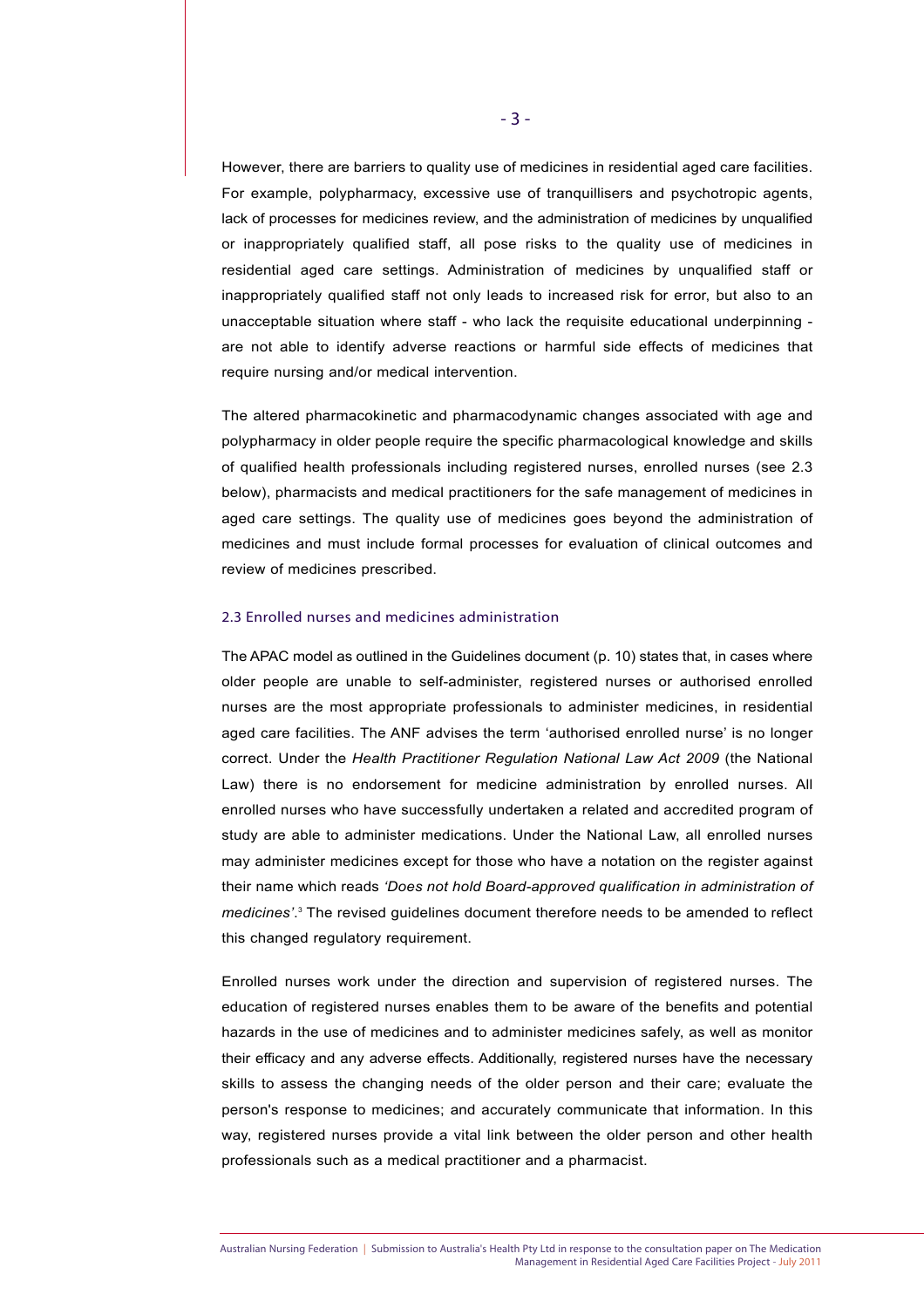There are differences in state and territory drugs and controlled substances legislation relating to enrolled nurses and medicines administration. The Guidelines document should clearly state the requirement for employers and facility staff to be well informed about their particular state/territory and national legislation as well as professional scopes of practice. Further, that enrolled nurses should not be directed to practice outside of these requirements.

#### 3. Specific comments against consultation questions

- 3.1 Key influences on medication management in residential aged care facilities at present and likely to emerge in the future.
- A1 *What current or emerging factors influence medication management processes within residential aged care facilities?*

The ANF contends that a major emerging factor in the management of medicines within residential aged care facilities is the increased intensity of nursing care at a time when registered and enrolled nursing numbers have diminished. Much of the nursing care is being provided by unlicensed health workers, who may or may not have the qualifications or skills commensurate with the complex care needs of the residents, including those with dementia and other mental health conditions or who require palliative care.

Residential aged care is meeting the care needs of an increasingly more dependent group of people. By far, the majority of residents at 30 June 2009 were assessed as high-care (75%) (p.viii). By way of contrast, 60.8% of residents were classified as high-care in 1999 (p 154).<sup>4</sup>

The numbers of residential aged care places increased by 2,500 in the twelve month period from 30 June 2008 to 30 June 2009 (p viii). The age profile of the resident population continues to increase. Over half (55.4%) of the 158,885 permanent residents at 30 June 2009 were aged 85 years or older, and over one-quarter (26%) were aged 95-99 years (p.53). Overall, only 3% of residents were 65-69 years of age (p.35).<sup>4</sup>

At the same time as there are growing numbers of residents with heightened levels of dependency and increased acuity, the numbers of registered and enrolled nurses employed in residential aged care has fallen from 36,510 in 1997 to 31,136 in 2008, a decline of 5,347.<sup>5</sup> This significant decline in the number of registered nurses has resulted in substantial skill loss from the residential aged care sector, and this, combined with the increase in dependency levels, places further pressure on this sector.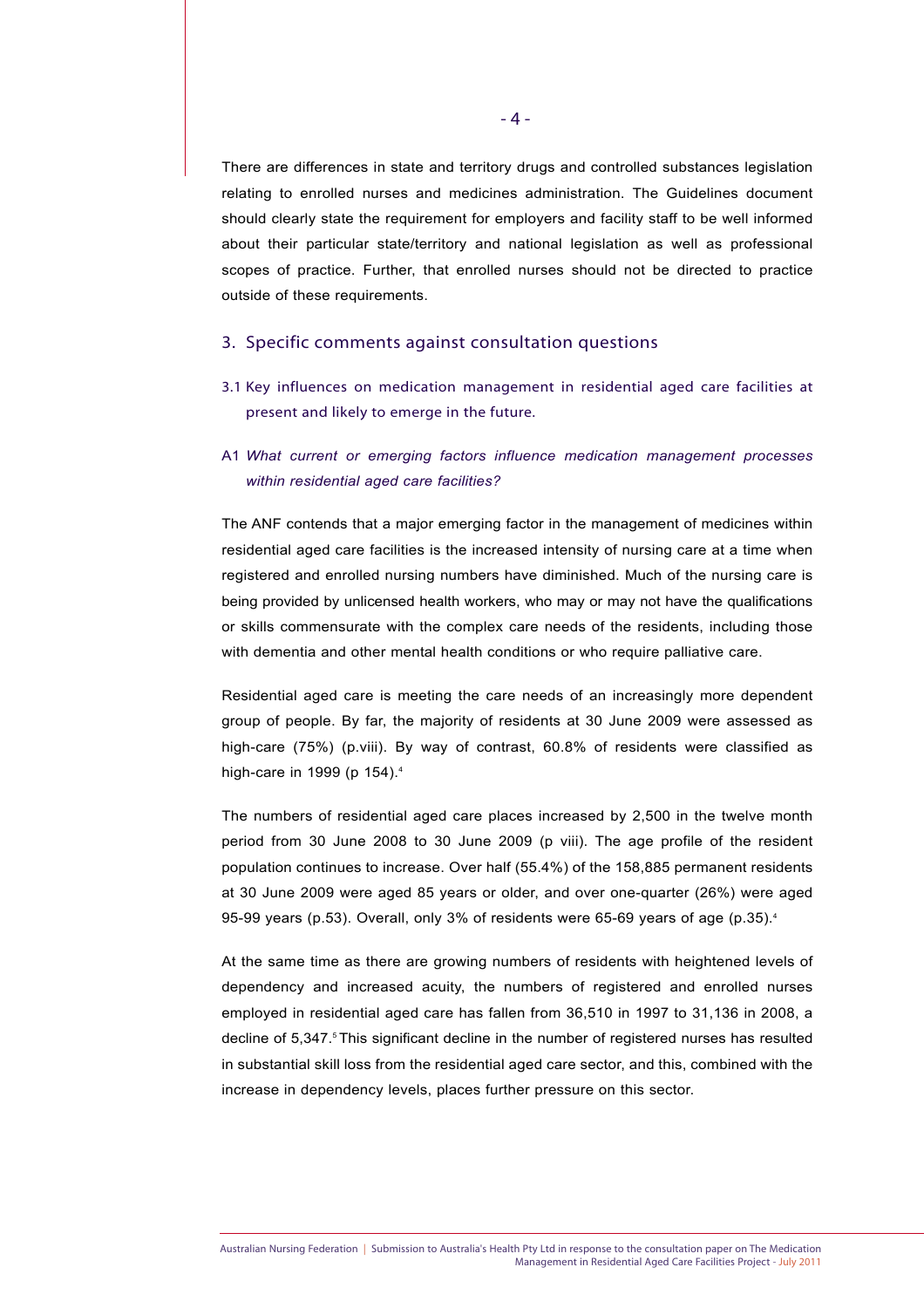# A2 *What are the barriers or enablers to the quality use of medicines within residential aged care facilities?*

With the foregoing in mind, a barrier to the quality use of medicines in residential aged care facilities then is that registered and enrolled nurses are progressively being substituted by assistants in nursing (AINs, however titled). These care workers are now representing the bulk of the workforce providing aged care services. The National Institute of Labour Studies (NLS) report of 2008<sup>6</sup> says that

*There has been something of a rebalancing of the workforce towards greater use of Personal Carers, and reduced reliance on Registered Nurses (RNs). Between 2003 and 2007, total employment of RNs fell by about 1,600 to 22,400, while PC employment rose by about 17,500 to nearly 85,000.*

This change in skills mix means that there is less access for these workers to support and supervision from registered and enrolled nurses. Also, there are fewer people qualified in medication management to evaluate the effects of medicines taken, especially where there have been changes to regimes or dosages. Another aspect is that with the move to larger more 'economically viable' facilities this has, in certain circumstances, meant that even when there are registered nurses on the roster they are now responsible for a greater number of residents (which can go into the hundreds), making it impossible for real evaluation and medicines management to occur.

An additional issue relating to AINs is the variability in the Certificate III and IV training courses which creates difficulties for registered nurses in the assurance of level of competence when delegating aspects of care.

The ANF is currently running a major national campaign to improve funding levels and skills mix within aged care facilities across the country. Titled *Because We Care*<sup>7</sup> this campaign is attempting to address the aged care workforce issues through four key aims:

- The right balance of skills and nursing hours so that nursing and care staff can provide quality care for every resident
- $\blacksquare$  Fair pay for aged care nurses and care staff who are paid up to \$300 per week less than nurses in other sectors
- Recognition of the professional skills of Assistants in Nursing and care staff through a national licensing system
- A guarantee that taxpayer funding is used for nursing and personal care for each resident.

Australian Nursing Federation | Submission to Australia's Health Pty Ltd in response to the consultation paper on The Medication Management in Residential Aged Care Facilities Project - July 2011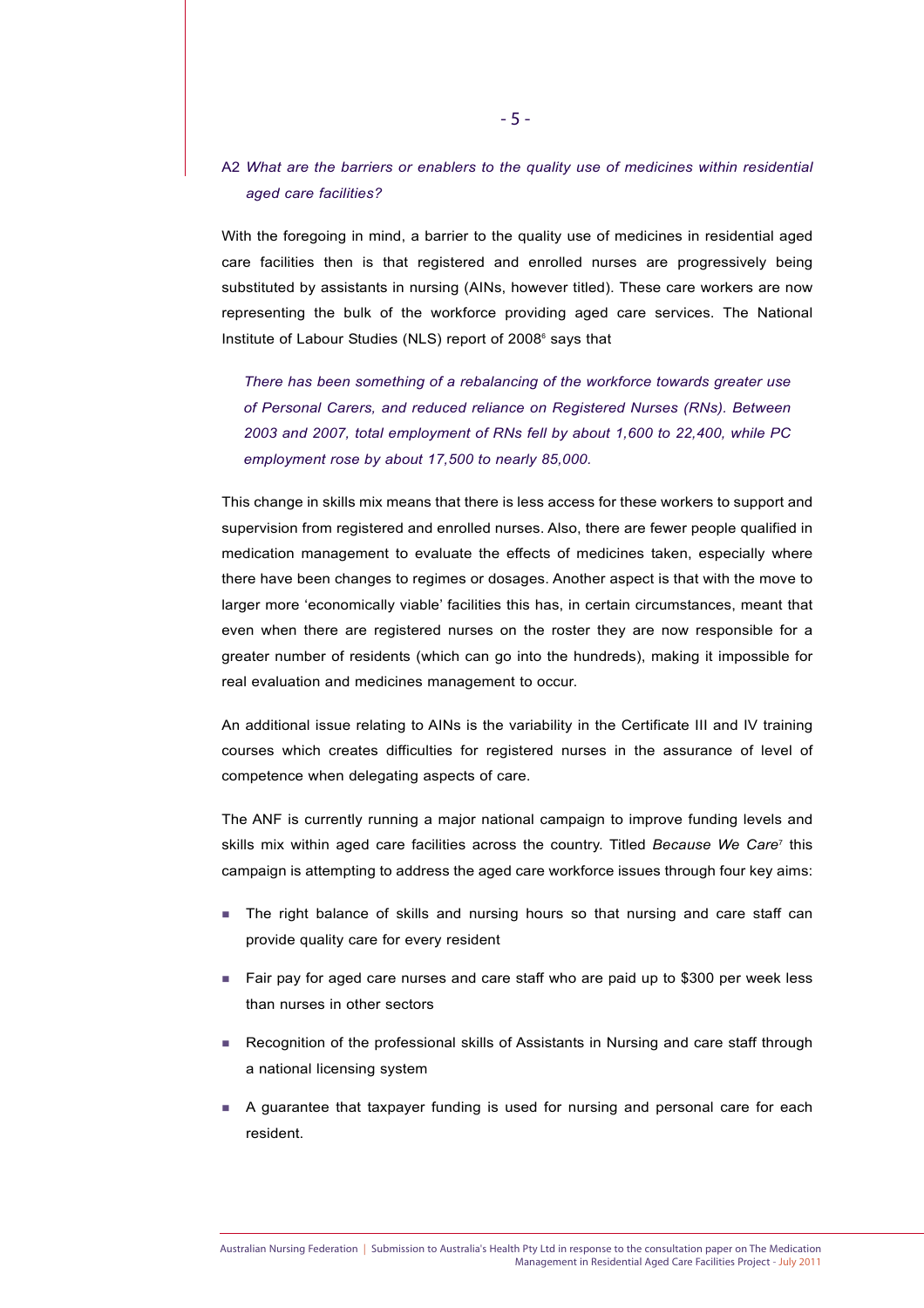The ANF considers that the achievement of these aims would result in an improvement in the quality of care (and this includes better medicines management) for older Australians.

The ANF is of the view that positive outcomes for residents of aged care facilities are directly related to the quality and quantity of care they receive. High quality residential aged care directly correlates to the skills and education associated with people who provide that care, namely registered nurses, enrolled nurses and assistants in nursing (however titled).

Another barrier to quality use of medicines in the residential aged care sector is that increasingly AINs are required to administer medicines to clients, often without the necessary education and skills. These medicines are most often in prefilled packages dispensed by a pharmacist or more likely a pharmacist's assistant. The onus is on the employer to ensure staff have the skills to provide medicines to the client and to act if there is a reaction to medicines, or to know when not to give medicines. If there is only one registered or enrolled nurse for 60 or more residents, supervision and support of AIN staff is limited. It appears that there are employers who are prepared to take a risk when it comes to medicines management.

The ANF maintains it is imperative for AINs to have a level of education and skill to be involved in the quality use of medicines. Similarly that they be required to continue to update their knowledge, as is the case for registered and enrolled nurses as regulated professionals, to ensure safe and competent practice. It is for this reason the ANF argues for licensing of AINs so that they are governed by the same professional practice framework as registered and enrolled nurses.

Practising within this framework would ensure: a minimum level of knowledge and education; a minimum requirement for ongoing professional development; a minimum standard of nursing care and the establishment of a mechanism for accountability; a process for protection of the public; legal action can be taken with regard to those whose conduct and/or competence is less than the required standard; the establishment of nationally consistent professional standards of competence; the application of fair and transparent assessment for those applying for a license to practise as assistants of nursing; the identification of a scope of practice for assistants in nursing; the provision of a process to inform people receiving nursing care from assistants in nursing that the worker is safe and competent to provide the care; and safeguards for registered nurses who are working with assistants in nursing to delegate particular aspects of nursing care appropriately.

The implementation of a professional practice framework for AINs would also act as an enabler for the quality use of medicines in the aged care environment.

Australian Nursing Federation | Submission to Australia's Health Pty Ltd in response to the consultation paper on The Medication Management in Residential Aged Care Facilities Project - July 2011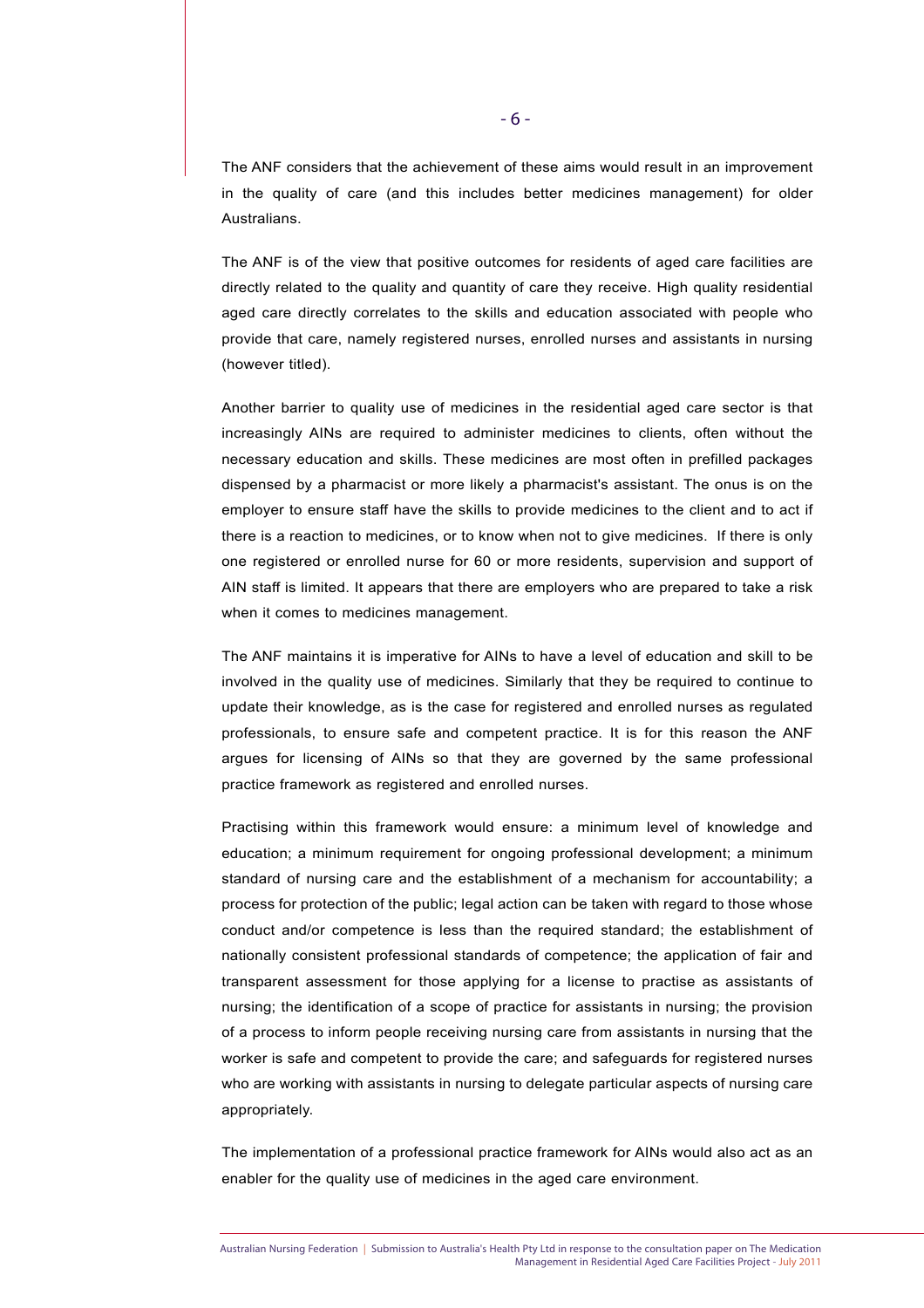Other enablers of quality use of medicines are:

- Enrolled nurses: All graduates of current enrolled nurse programs have undertaken medicines management within their preparatory education program. In addition, many enrolled nurses have completed medication management modules where this was not a part of their initial education program. This means that enrolled nurses are now able to play a significant role in quality use of medicines in aged care facilities, according to state/territory legislation.
- Nurse Practitioner role: Nurse Practitioner positions are becoming more prevalent within the aged care sector. These health professionals can influence improved medicines practices in a variety of ways including: advising and mentoring other nurses; assessing current practices; evaluating effects of medicine regimes; reviewing medicine regimes; liaising with health professional colleagues involved in resident care such as medical practitioners and pharmacists; prescribing medicines; titrating doses of medicines prescribed; and ceasing medicines where indicated.
- Interim residential care medicine administration chart: Implementation of an interim residential care medicine administration chart (IRCMAC) into the aged care sector. An IRCMAC is a medicines administration chart prepared by a hospital pharmacist (not signed by a prescribing practitioner) to cover a seven day period. This electronically generated IRCMAC is linked to the discharge medicine dispensing process and is an effective tool for streamlining handover of medicine management and reducing medicine errors. The IRCMAC enables medicines to be safely administered and recorded as soon as a resident arrives at the residential care facility, reducing the need for urgent attendance of the prescribing practitioner for the sole purpose of writing a medicine chart, or, of the resident's medication regime being potentially compromised by delays to obtaining required medicines. The IRCMAC is currently in the workplan for the Australian Commission for Safety and Quality in Health Care for national implementation, where this is permissible under state/territory drugs and controlled substances legislation.
- E-prescribing: The advent of e-prescribing. When this occurs across the aged care sector it will facilitate streamlining of prescribing and procurement of medicines for more timely administration (either for continuation of medicines or commencement of new medicines for a resident).
- Communication: Communication processes within an aged care facility can strongly influence quality use of medicines. Where there are clearly identified lines of responsibility and communication these will act as enablers for positive medicines management.

Australian Nursing Federation | Submission to Australia's Health Pty Ltd in response to the consultation paper on The Medication Management in Residential Aged Care Facilities Project - July 2011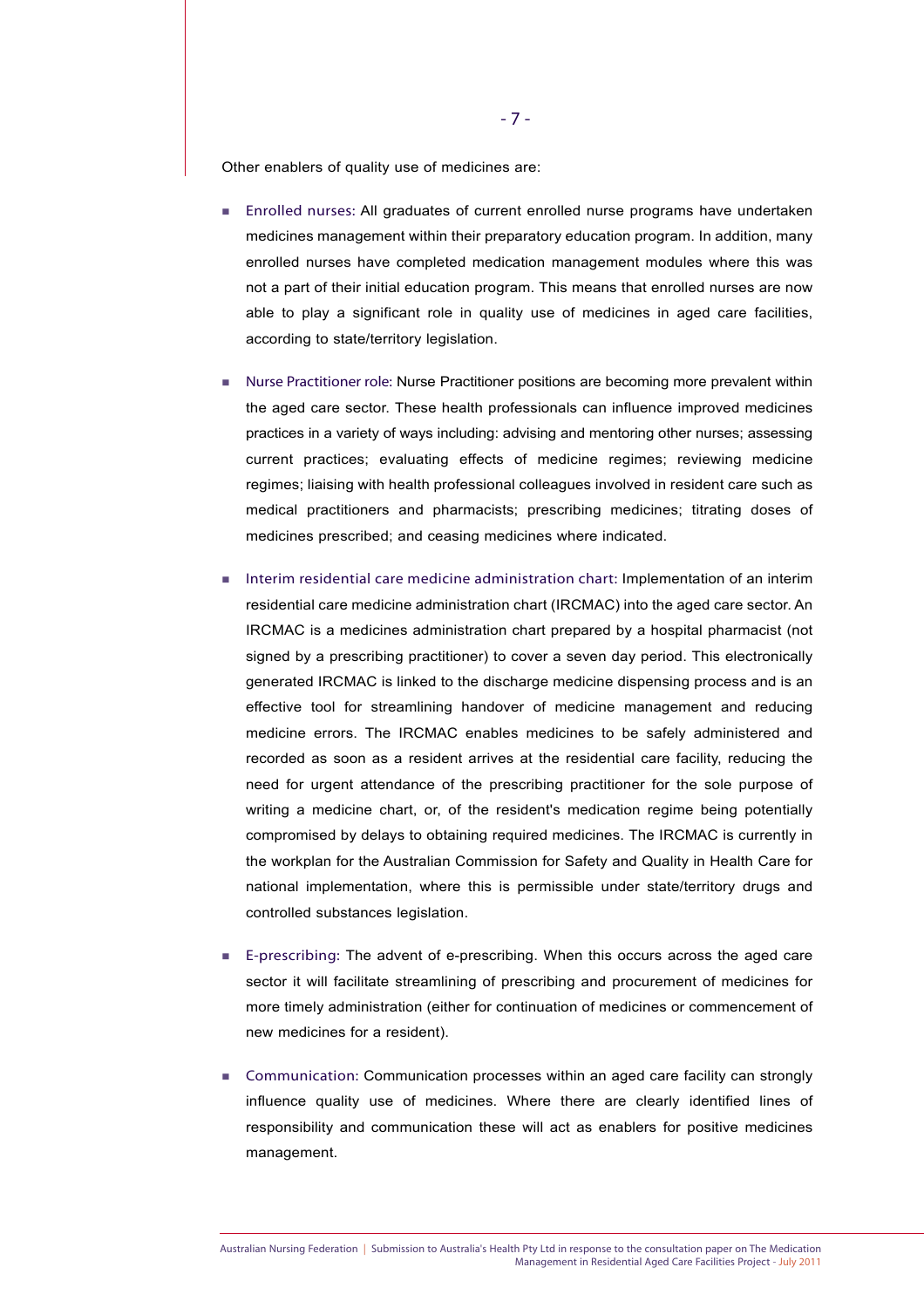**Documentation: Similar to the previous point, where there are unambiguous policies** and procedures relating to documentation of medicines administration, this will be an enabler for the quality use of medicines.

#### A3 *How do these issues relate to the current Guidelines?*

The current guidelines need to be updated to reflect and ensure medicines safety in light of the issues outlined in the above commentary, especially those relating to changed staffing profiles.

#### 3.2 The Introduction and Preamble

#### B1 *Are changes required to the Introduction or Preamble to the Guidelines (Yes/No)?*

The ANF considers that changes are required to the Introduction and Preamble to the APAC Guidelines document.

#### B2 *If yes, what should be changed in the Introduction or Preamble?*

#### B3 *What is the evidence supporting a change to the Introduction or Preamble?*

The suggested changes, and evidence, are as follows:

- It is now time to remove reference to APAC and the Working Party. While APAC did a vast amount of significant work it is now some time since the disbanding of that national group. Reference could be made to the current national bodies involved in quality use of medicines such as the National Medicines Policy Committee and sub committees as information for the reader. The Preamble in particular will need extensive revision to remove APAC references.
- There needs to be a strong emphasis on quality use of medicines as the motivator for the document, and to stress the importance within the residential aged care sector of the need for best practice in the management of medicines. Frail older people and their families/carers need the reassurance that medicines regimes are monitored for effectiveness of maintaining/improving quality of life as opposed to contributing to deterioration and frailty. That is, that medicines are serving a genuine and positive purpose and not causing harm, particularly where there are fluctuations in a resident's condition.
- **Include reference to Nurse Practitioners in the introductory section and everywhere** else in the document where health professionals are identified. The Nurse Practitioner role has become well established since the APAC Guidelines document was first published, and is proving especially beneficial in the residential aged care sector. See commentary below under 3.2.2.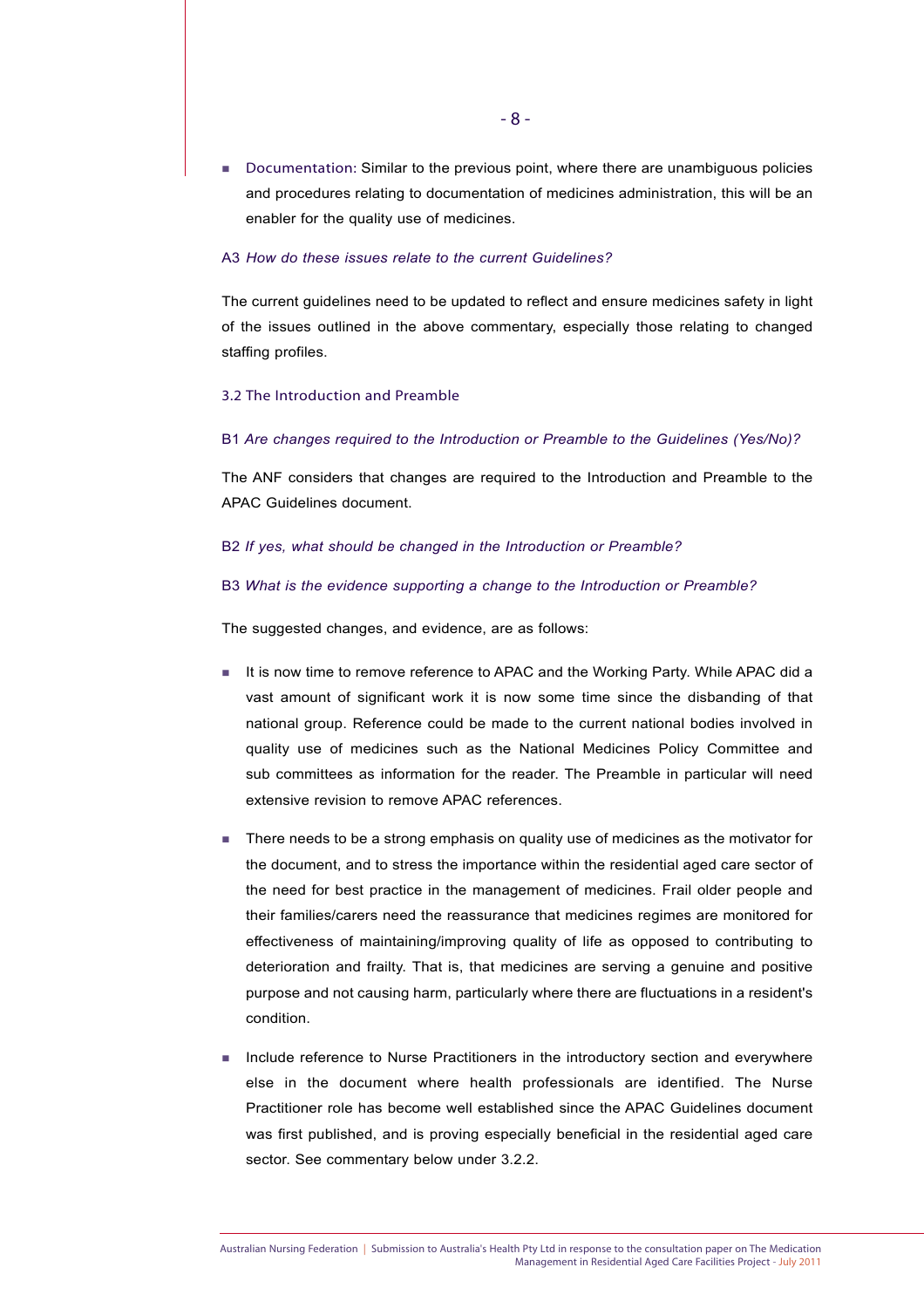- Remove last two paragraphs in the Introduction section and rewrite the 'note to third edition section. These updates are necessary for currency of information.
- Update the profile of residential aged care facilities (RACFs) as shown on bottom of page 3 in the Preamble. The age and dependency profile of residents in aged care facilities has changed, as outlined in section 3.1 above.
- **Highlight the profession specific guidelines more in the introductory section of the** document. While there is brief mention of these in the Introduction as being appendices, these are significant documents for the three professional groups and deserve a higher profile in the revised Guidelines document.
- **Remove Geriaction from the organisations responsible for the nursing guidelines as** this organisation has disbanded.
- Check all date references to see if they need to be updated. For example, has there been a revision of the National Health and Medical Research Council's *General Guidelines for Medical Practitioner on Providing Information to Patients* (1993)?
- It is vital that early in the Guidelines document there is a message about the importance of approved providers of residential aged care facilities ensuring their policies are based on a detailed knowledge and adherence to federal and state/territory legislation and professional codes and standards required for registered health professionals (nurses, medical practitioners, pharmacists).

It may be that in the revision of the Introduction and Preamble sections it becomes obvious that these could be collapsed into one introductory piece.

#### 3.2.2 The Nurse Practitioner in residential aged care facilities

Nurse practitioners are registered nurses with the education and extensive experience required to perform in an advanced clinical role. A nurse practitioner's scope of practice extends beyond that of the registered nurse, and is a complementary role to that of registered nurses. The nurse practitioner role includes assessment and management of clients using nursing knowledge and skills and may include but is not limited to the direct referral of patients to other health care professionals, prescribing medications and ordering diagnostic investigations.<sup>8</sup>

Legislation introduced on 1 November 2010 provides for nurse practitioners to access Medicare Benefits Schedule rebates and Pharmaceutical Benefits Scheme subsidies on medicines for their clients. The scope of practice for the nurse practitioner is determined by the context in which the nurse practitioner is authorised to practise. Nurse practitioners now work in aged care, across residential and community settings.

Australian Nursing Federation | Submission to Australia's Health Pty Ltd in response to the consultation paper on The Medication Management in Residential Aged Care Facilities Project - July 2011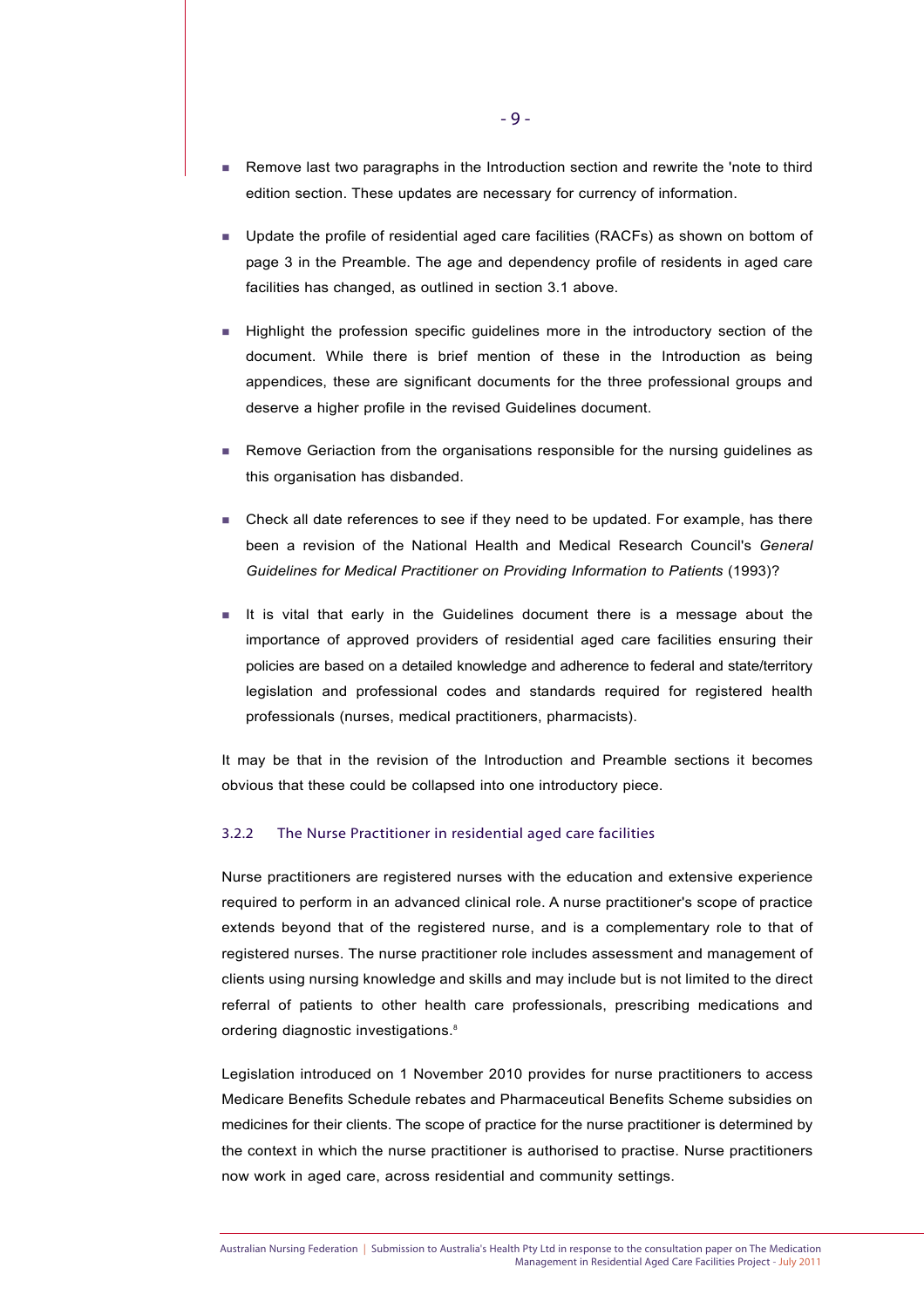When prescribing medicines, authorised nurse practitioners must meet the same rigorous standard of care that applies to authorised medical practitioners and registered dentists. Additionally, in aged care settings, nurse practitioners have an important role in educating service providers, consumers and other nurses about the quality use of medicines; being involved in quality improvement activities, including the review and evaluation of medicine systems; and providing support and direction to registered nurses and enrolled nurses in the administration and quality use of medicines.

There are now nurse practitioners in the aged care sector in most States and Territories. With their clinical expertise in the care of older people, these health professionals are making a significant contribution to the care of the elderly. A prime example is Debbie Deasey who works on the north coast of New South Wales, which has one of the highest concentrations of older Australians.9 Through working with the local residential aged care facilities, Debbie has been able to help older people avoid traumatic hospital admissions. The NSW Department of Health has estimated Debbie's work has saved the hospital \$1.5 million in hospital admissions for the over 65s.

A nurse practitioner project conducted in the ACT and concluding in 2007, resulted in two nurse practitioners being authorised to practice in the aged care sector.<sup>9,10</sup> The Executive Summary to that report states that:

*…the Nurse Practitioners have established their roles and scope of practice, diversified and expanded their services. They … developed new strategies for timely interventions in health care delivery to the aged…These activities, plans and strategies have resulted in significant achievements which (sic) include:*

- *reduction in hospital admissions from residential aged care facilities and the community*
- *reduction in re-admission rates following discharge from acute care hospitals*
- *reduction in presentations to emergency departments from aged care facilities*
- *improvement in the management of end of life care*
- *reduction in falls in the residential aged care*
- *decreased incidence of pressure areas*
- *successful introduction of a clinic for rapid assessment of the aged at risk of hospital admission*
- *early identification of 'at risk' patients discharged from the acute care setting to the community.*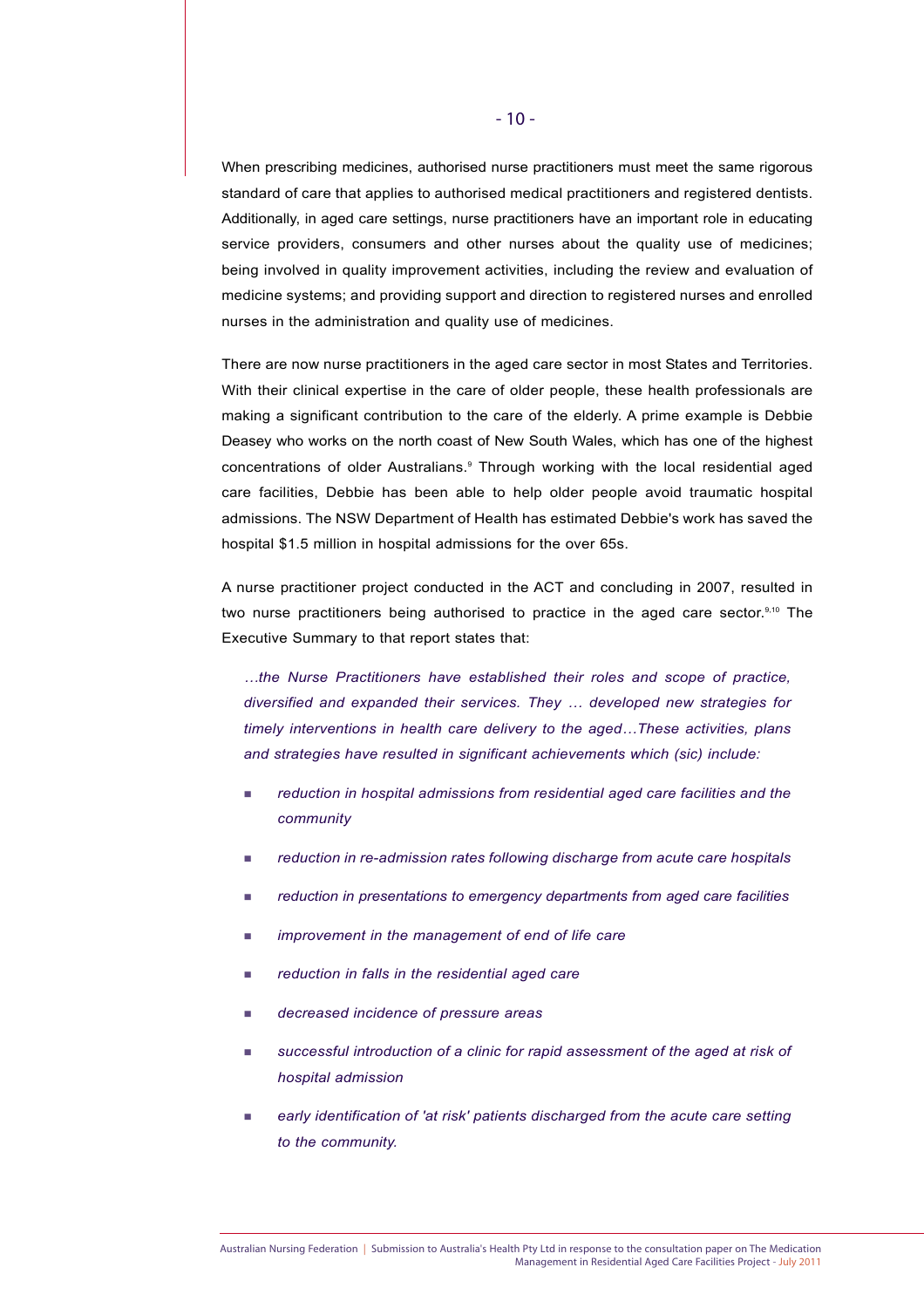The Nurse Practitioners also:

- *established successful collaborative working relationships with medical staff and multidisciplinary teams*
- *provided clinical and professional leadership to nursing*
- *significantly contributed to the design and development of new strategies to meet the health care needs of the aged across the continuum of care.*

The above examples are provided as evidence of the positive contribution to the care of the elderly by nurse practitioners and highlight the expert nature of their practice. The revision of the APAC Guidelines needs to take account of the role of nurse practitioners in aged care with inclusion throughout the document.

The ANF stresses that the role of nurse practitioners enhances and co-ordinates the care provided by the nursing team (registered nurses, enrolled nurses, assistants in nursing). That is, the nurse practitioner role is a distinct role and complementary to that of registered nurses in the residential aged care sector.

#### 3.3 The existing recommendations in the Guidelines

#### C1 *Are all the current recommendations still required (Yes/No)?*

Yes, the ANF considers that all the current 14 recommendations are still required.

C2 *Are changes required to any of the current Recommendations or the text following each recommendation?*

#### Yes.

C3 *If yes, what should be changed in the Recommendation or following text?* 

C4 *What is the evidence supporting changes to the Recommendations or following text?*

Suggestions for changes to some of the current recommendations are as follows, along with supporting evidence:

Recommendation 1 Medication Advisory Committees: the ANF fully supports the continuation of MACs, and their establishment in facilities where this has not occurred. The sentence 'The MAC should include… 'needs to be amended to read:

'The MAC should include, as a minimum, a representative(s) from each of the following groups:

- **Management**
- **General practitioner**

Management in Residential Aged Care Facilities Project - July 2011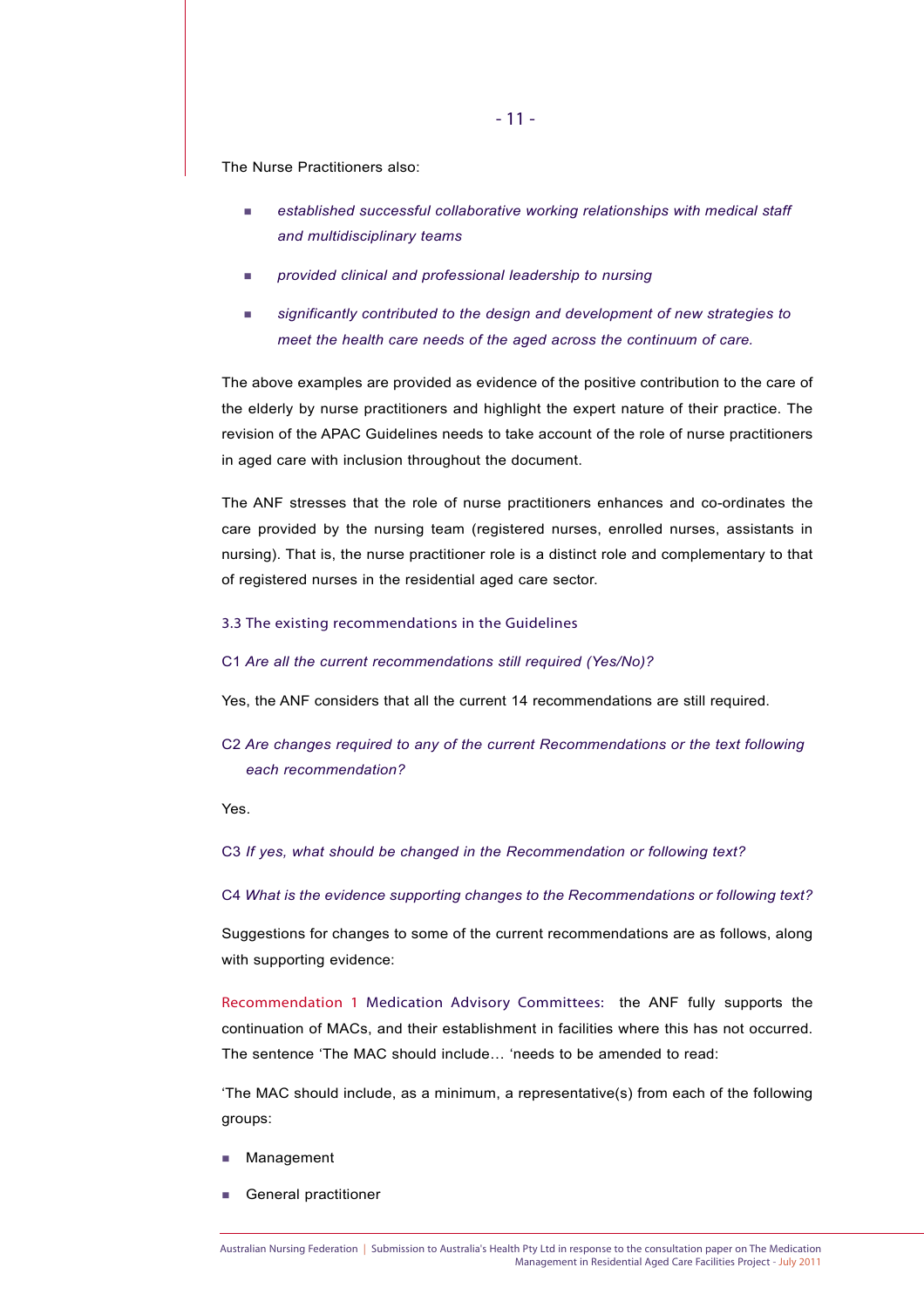- **Registered nurse**
- Nurse Practitioner, where available
- Supplying pharmacist(s) and if different, the pharmacist conducting medication reviews, and
- Resident advocate(s)'

Recommendation 2 Medication Charts: Need to include the *Interim residential care medicine administration chart* which is currently being considered by the Australian Commission on Safety and Quality in Health Care within their program on the National Inpatient Medication Chart - Medication charts and other standardisations. (See 3.1 above)

Recommendation 4 Administration of medicines: See commentary under section 2.3 regarding removal of word 'authorised' before 'enrolled nurse'. The recommendation needs to be reviewed because as it stands it encourages the use of dose administration aids (DAAs) in a manner they are not designed for, and, gives employers an option not to employ a registered nurse. Remove the footnote relating to this recommendation as, with the change to National Law in 2010, the designations indicated are no longer applicable.

Recommendation 6 Nurse-initiated medication: amend the sentence "this list should be disseminated to attending GPs' to add 'and NPs' (evidence provided under 3.2.2 above).

Recommendation 8 Alteration of oral formulations: There has been recent work undertaken by the Society of Hospital Pharmacists of Australia (SHPA) Editorial Committee on the development of a guide to medication administration in patients with swallowing difficulties or enteral feeding tubes. The new publication is called 'Don't rush to crush'. The ANF, who was involved in this work, recommends that the consultants contact the SHPA to ascertain the status of this document for inclusion of up to date information in the revised aged care guidelines.

Recommendation 8 Dose Administration Aids: The ANF contends that the purpose of DAAs is to assist a resident with self-administration of medicines. They should not be used to administer medicines to a resident, by an unqualified care worker. Medicines administered to a resident must be able to be individually recognised by the health professional undertaking the administration (including the knowledge of the positive and adverse effects of the medicine).

The word 'carer' needs to be considered for interpretation - generally the use of the term of 'carer' is in reference to a non-health professional/health worker.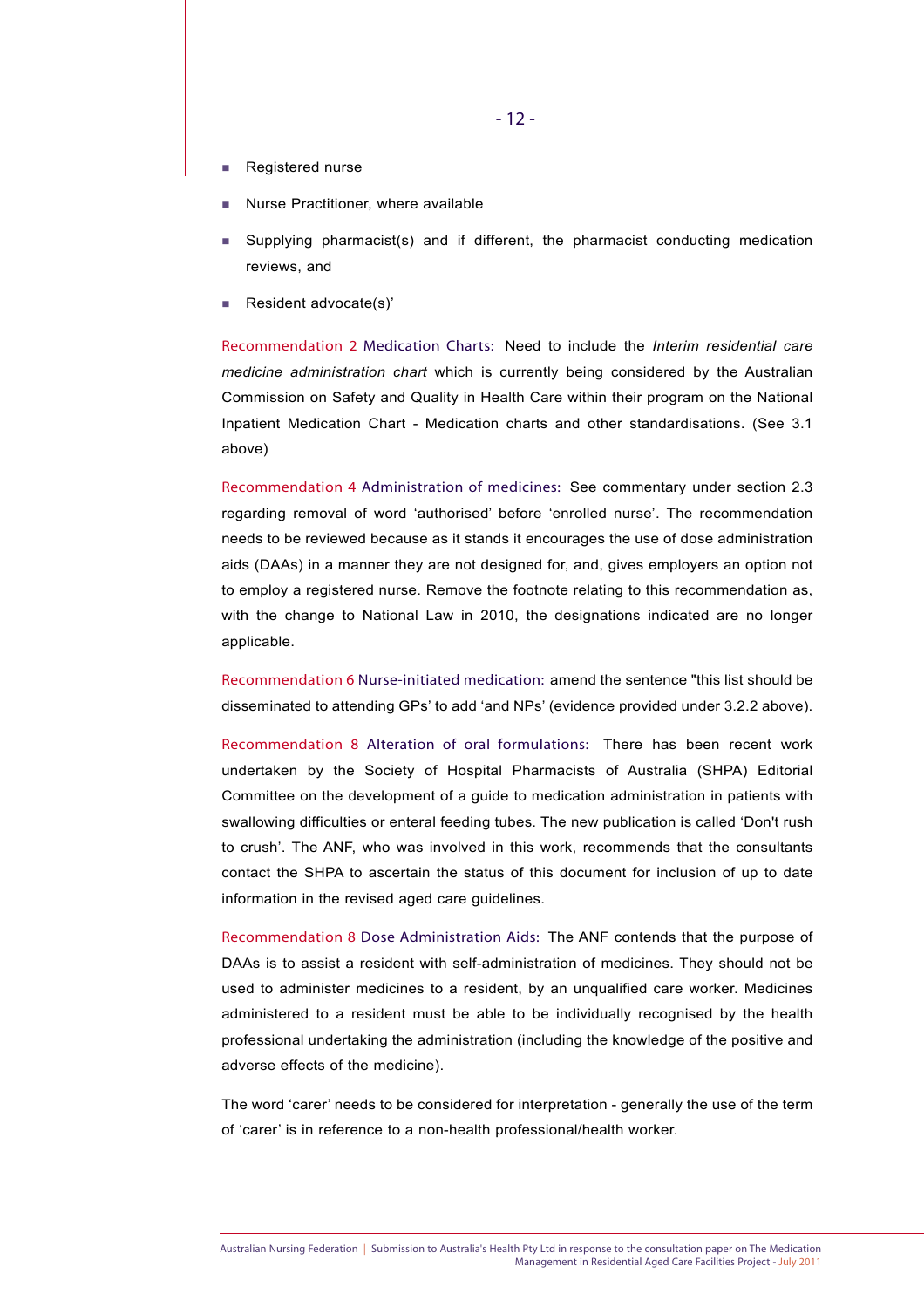Amendment needed to the sentence "Residents who are self-administering using DAAs should be assessed **by a registered nurse** to determine that they are able to safely self-administer medicines".

3.4 The format of recommendations in the current Guidelines

D1 *Is the current format of the recommendations the most appropriate (Yes/No)?*

No

D2 *If your answer to D1 is 'no' what changes to the format of the recommendations would you recommend, and why?* 

The following are suggestions for changes to the format:

- Write a lead in paragraph, which includes reference to the professional specific guidelines.
- Support for the consultant's suggestion of using the format of the APAC document *Guiding principles to achieve continuity in medication management Guiding principles,* July 2005. Thus, 'recommendations' would become 'guiding principles' which conveys a stronger sense of practical use than 'recommendations'. This would correct the current problem of the recommendation heading being in italics and therefore being lost in the italics text of the recommendation which follows.

#### 3.5 New topics which could be included in the revised Guidelines

E1 *Do you consider there are new topics that should be included in the revised Guidelines (Yes/No)?* 

No

#### E2 *If yes, what new topic/s should be included, and why?*

A recommendation/guiding principle that emphasises the point made in the Introduction regarding the vital role of registered nurses (as qualified staff) undertaking assessment of the resident and the administration of medicines.

Also, a point in relation to the manner in which medicines are administered - that is, the registered nurse must be free from interruption, particularly when administering to large numbers of residents.

In addition, a guiding principle that medicines administration is more comprehensive than just the physical task / activity of giving the right tablets (or other forms of medicines) to the right resident. For example, assessment of condition, evaluation of clinical efficacy, and monitoring for side effects or adverse outcomes.

Australian Nursing Federation | Submission to Australia's Health Pty Ltd in response to the consultation paper on The Medication Management in Residential Aged Care Facilities Project - July 2011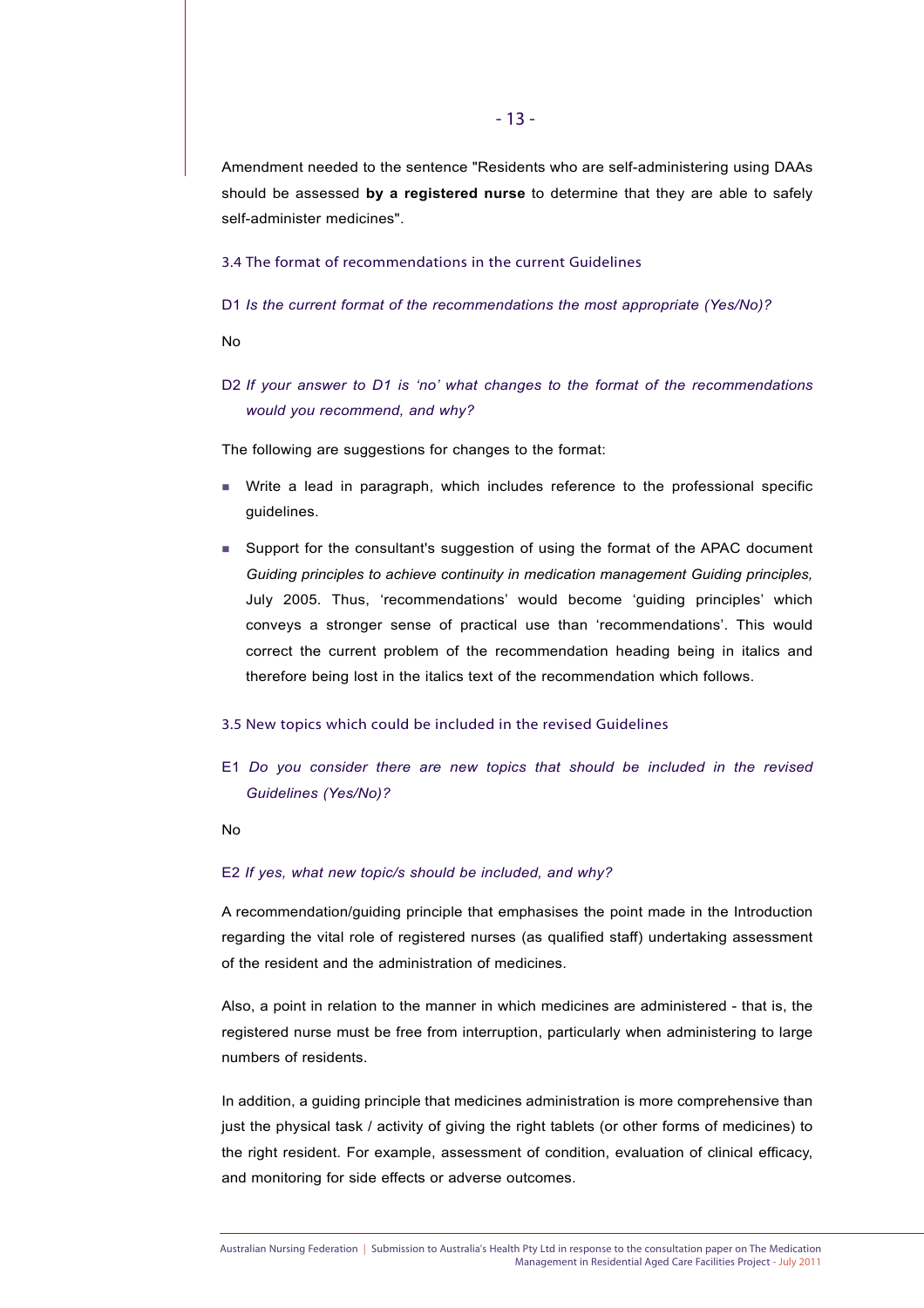E3 *What issues need to be addressed in the new topic/s?* 

As above.

#### E4 *What is the evidence supporting this new topic/s?*

The evidence is embedded in the professional competency standards for registered nurses, as originally developed under the auspice of the Australian Nursing and Midwifery Council in 2006, and adopted by the Nursing and Midwifery Board of Australia in 2010. Following the 1 July 2010 move to national registration, these standards are enforceable under the National Law 2009.

#### 3.6 Reference materials which could be retained or developed in the revised Guidelines

## F1 *What reference materials in the current Guidelines document have you found useful, and why?*

All of the existing reference material is useful to nursing staff in residential aged care facilities. Certainly the nursing specific guidelines are used extensively by nursing staff.

From a nursing perspective we would like to see a more prominent mention of the profession specific guidelines documents in the Introduction/Preamble.

#### F2 *What new reference materials would support use of the revised Guidelines, and why?*

Those that we have thought to be useful are mentioned in the submission, including links to state/territory drugs and controlled substances legislation.

#### F3 *In what format should reference materials be provided?*

The preference would be for the document to include the professional specific guidelines as for previous publications. The nursing specific guidelines will also be available on-line once the current revision is completed. There need to be very clear directions and/or links in the parent document as to where nurses can obtain the nursing guidelines. Due to the fact that some aged care facilities either don't have internet capability available to the nursing staff, or have limited availability, the ANF considers it important to have both hard copy and electronic copy of the document available.

#### 3.6 Reference materials which could be retained or developed in the revised Guidelines

#### G1 *What is the essential information that should be included in the Summary?*

A plain language summary for consumers and carers could mirror the Australian Charter of Healthcare Rights<sup>12</sup> as developed by the Australian Commission on Safety and Quality in Healthcare. Brief explanation of such issues as: quality use of medicines, why this is important, qualifications of staff administering medicines, rights in relation to medicines.

Australian Nursing Federation | Submission to Australia's Health Pty Ltd in response to the consultation paper on The Medication Management in Residential Aged Care Facilities Project - July 2011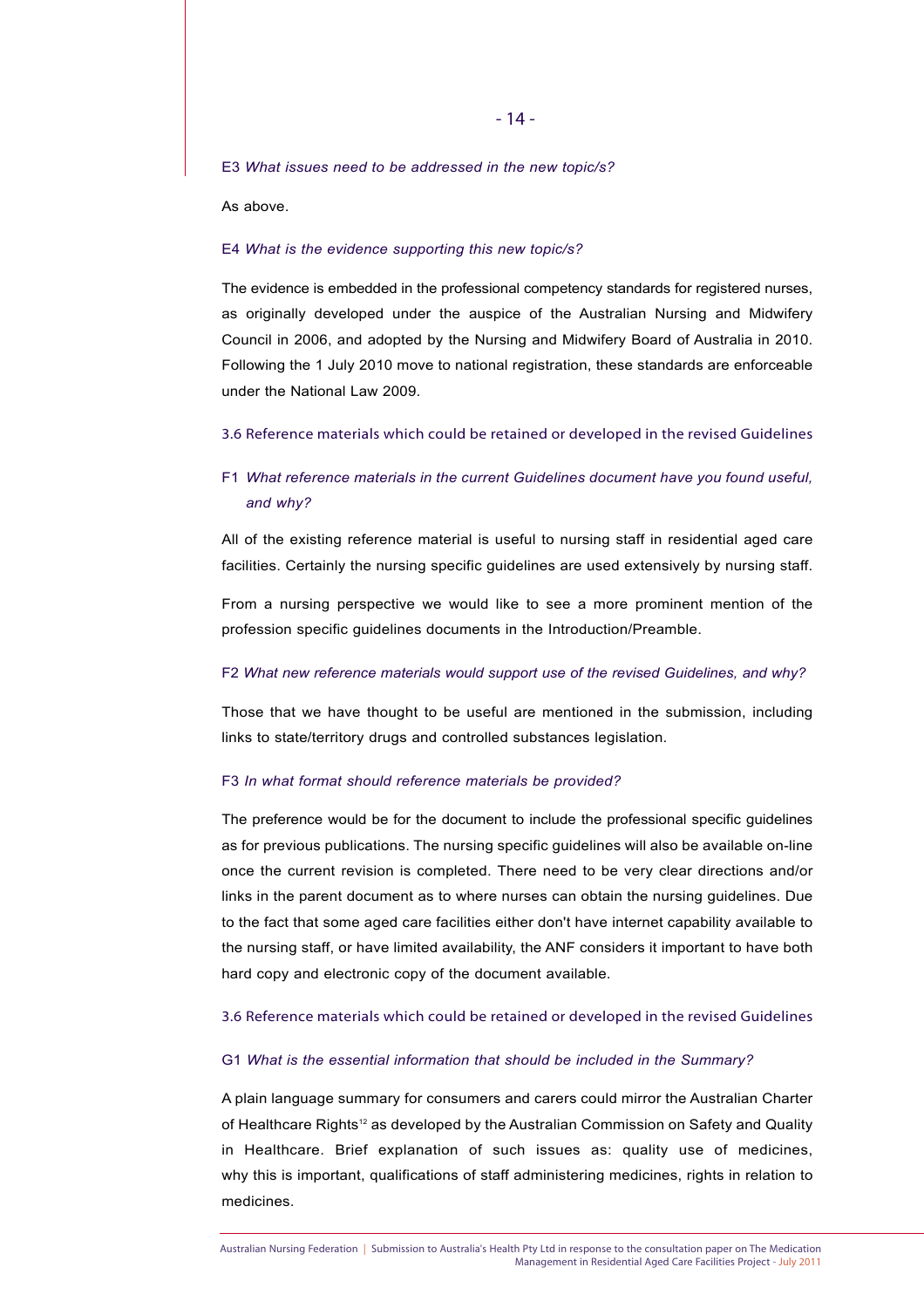#### *G2 How should the Summary be structured for consumers and carers?*

Clear headings, succinct information. Test language with residents, their carers, and the general public. Use of different languages.

# 3.8 Development of an Implementation and Education Strategy for the Guidelines and Summary

#### H1 *How should the Guidelines be distributed and made available to users?*

Use of different formats as mentioned previously: hard copy and on-line, and in different languages.

#### H2 *How should the Guidelines be distributed and made available to users?*

Could develop promotional brochures and posters, available to staff and visiting health professionals. Enlist the support of peak professional organisations to assist in disseminating information to their members and encouraging use of the guidelines.

#### H3 *What education activities could support the use of the Guidelines?*

Develop an on-line education module(s) which could be made available through the peak professional organisations. For example, the ANF Federal Office has an on-line continuing professional development program used extensively by members, other nurses and assistants in nursing.

## H4 *How should the plain language summary be distributed and made available to users?*

Discuss with the Australian Commission on Safety and Quality in Healthcare the mechanisms employed in disseminating the Australian Charter for Healthcare Rights.

H5 *What education activities could support the use of the plain language summary?* 

As for H4.

- 3.9 Advice to support targeted stakeholder consultations on revised and new materials
- I2 *Are there any existing opportunities and processes which could be part of the local consultations (eg as a part of regular scheduled meetings of staff, committees or groups)?*

Australian College of Nurse Practitioners 2011 National Conference 6-8 October 2011.

Congress of Aboriginal and Torres Strait Islander Nurses 13th Annual Conference 21-23 September 2011, Brisbane.

Australian Nursing Federation | Submission to Australia's Health Pty Ltd in response to the consultation paper on The Medication Management in Residential Aged Care Facilities Project - July 2011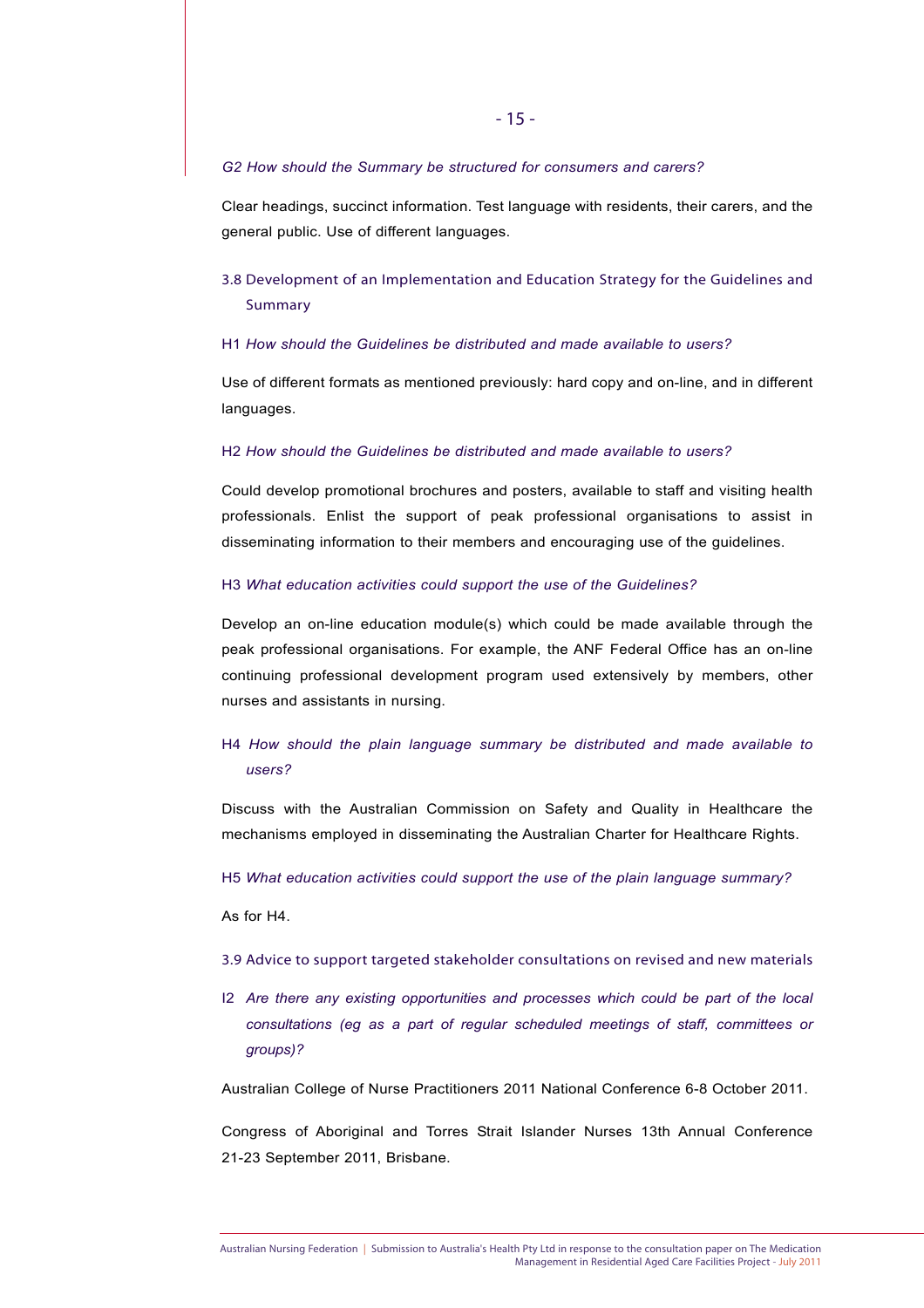Royal College of Nursing, Australia Community and Primary Healthcare Nursing Conference, 19-21 October, Hobart.

ANF Victorian Branch, could distribute invitations to their Aged Care Special Interest Group.

Coalition of National Nursing Organisations next meets in Sydney on 19 August 2011. Secretariat ANF Federal Office, Melbourne c/- Anastasia Shianis on anastasia@anf.org.au or 03 9602 8500.

# I3 *Can you provide contact details for people who could assist us in organising local meetings?*

ANF State and Territory Branches as shown (should further information from the Branches come to hand this will be forwarded to the consultants):

#### Victoria

Mark Staaf, Professional Officer, ANF Victorian Branch, on behalf of the ANF Victorian Branch Aged Care Special Interest Group - mstaaf@anfvic.asn.au

#### ACT

Contact ACT ANF Branch Secretary, Ms Jenny Miragaya, and ACT ANF Branch President, Ms Athalene Rosborough, (02) 62839455 or actanf@actanf.org.au

#### New South Wales

NSWNA has an Annual Aged Care Nurses scheduled for 21 October 2011 - could include a session; also have an Aged Care Delegates forum prior to each Committee of Delegates meeting, next in 20 September 2011;

QACAG: Quality Aged Care Action Group - residents, carers/family, nurses working or retired (across all sectors) next meets 28 July, 29 Sept. 2011 (held at NSWNA office in Sydney)

Other organisations suggested for reaching consumers and carers are:

- **Consumer Health Forum of Australia;**
- **National Seniors Australia;**
- Senior Citizens Clubs;
- TARS The Aged Care Rights Service;
- **the Aged Care Alliance auspiced by NCOSS Council of Social Service of New** South Wales.
- I4 *Can you suggest peak stakeholder organisations that may be able to assist in facilitating the local meetings?*

The ANF state and territory Branches may be able to assist with these meetings.